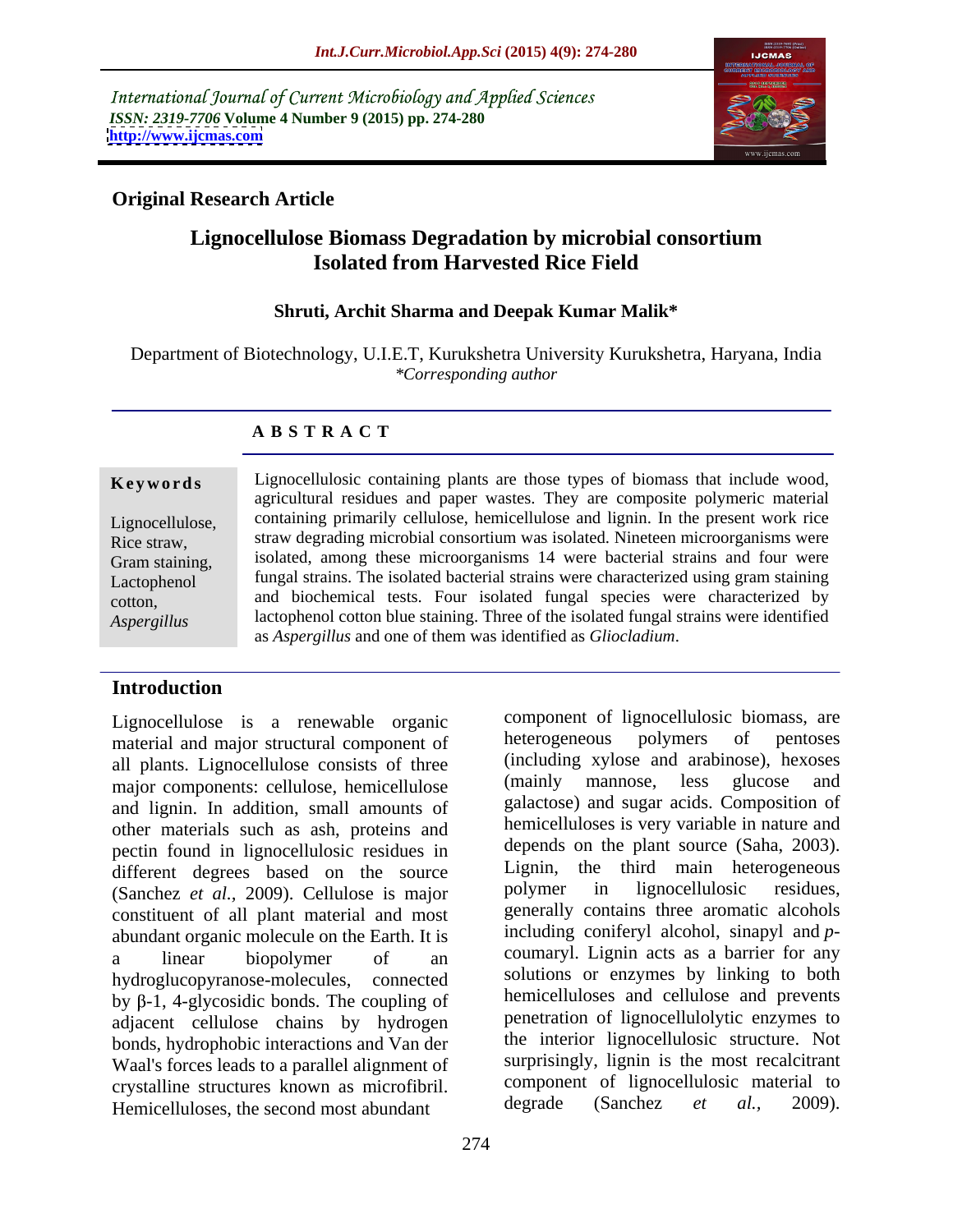Lignocellulosic wastes are produced in large after that these were rinsed properly with amounts by different industries including distilled water for at least thrice. After forestry, pulp and paper, agriculture, and food, in addition to different wastes from oven at  $50^{\circ}$ C. municipal solid waste (MSW), and animal wastes (Champagne, 2007; Wen *et al.*, 2004). These potentially valuable materials were treated as waste in many countries in the past, and still are today in some environmental concerns (Palacios-Orueta *et* 

Significant efforts have been made to The 1g soil was weighed and poured 100 ml convert these lignocellulosic residues to basal media (5 gl<sup>-1</sup> Peptone powder, 3g l<sup>-1</sup> valuable products such as biofuels, Yeast extract powder, pH 7) and 1g of prechemicals and animal feed (Howard *et al.,* treated rice straw. The flasks were incubated 2003). Using sugars or corn as the main for 15 days at 30 °C during first enrichment. source for ethanol production caused a great The 10 ml culture broth from first deal of controversy due to its effect on food production and costs, which has made it straw media containing rice straw i.e. difficult for ethanol to become cost lignocelluloses as a sole carbon source. The competitive with fossil fuels. These second enrichment was carried out for 10 concerns became a driving force in the days followed by third and fourth generation of new biofuel research using lignocellulosic wastes produced by many different industries. In the present study our enriched medium by spread plate method. aim was to biologically degrade the All isolated bacterial and fungal consortium lignocelluloses material under mesospheric was purified by streak plate method using

### **Materials and Methods**

### **Materials and Pretreatment of rice straw and preparation of basal media**

The chemicals and glassware used in this distilled water for a period of 24 hours and presence of septa, whether mycelium was

washing these pieces were dried properly in oven at 50  $^{\circ}$ C.

### degrading microbial consortium from **Isolation of lignocellulose (rice straw) degrading microbial consortium from wood rot and rice field soil sample**

developing counties, which raises many The isolation of microbial consortium was *al.,* 2005). (Martinus, 1901). The soil sample was taken conditions. nutrient agar and potato dextrose medium by using enrichment technique from rice field near Kurukshetra University. enrichment was transferred into fresh rice enrichment with same conditions. The microbial consortium was isolated from respectively.

### **Characterization of isolated bacterial and fungal strains**

study were procured from Hi Media, order to identify the fungal colonies, colony Rankem and Central Drug House. The rice colour, shape, border and spores (if the straws and soil sample were taken from harvested rice fields nearby Kurukshetra Microscopic examination was done. The University. The rice straws were taken, cut fungi were classified up to the genus level into equal pieces of 3 cm and washed by their morphological features. Characters properly. The pretreatment of these straw used in classification were compared by pieces were done in 1% NaOH solution in considering mycelial characters such as The identification of fungal strains was done using lactophenol cotton blue staining. In spores are available) were recorded. presence of septa, whether mycelium was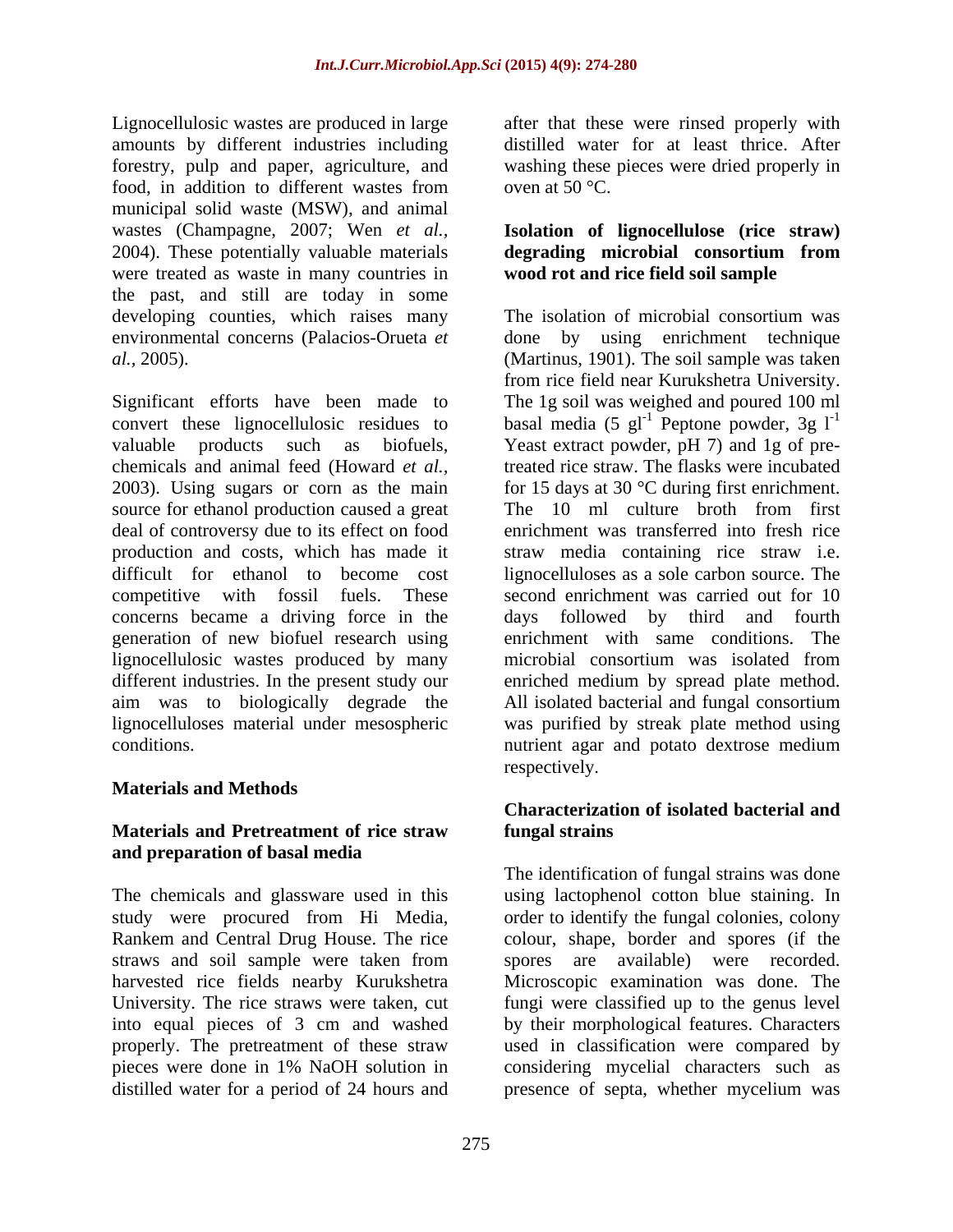branched or not, on mature colonies the presence of reproductive structures such as factors was optimized i.e. pH and The biochemical identification of bacterial biochemical tests kits on the basis of pH (5, 6, 7 and 8) were incubated with 3%

The individual bacterial and fungal strains were also tested for degradation of straw medium at 37 °C. The analysis of lignocelluloses degradation was checked by using whole consortium. The consortium **Optimization of nutritional conditions for** was cultured in basal medium containing 1% (w/v) lignocellulose material (rice straw) for the solid filtrate was suspended in 100 ml 100 ºC for 30 min to remove the biological material was washed three times by using followed equation: Where  $M_t$  is total weight<br>of the cellulosic materials before degradation and  $M_r$  is the weight of the thereafter. residual substrates after degradation.

Degradation ratio (%) =  $(M_t - M_r / M_t)$  x 100  $M_r / M_t$ ) x 100

### **Optimization of environmental conditions for the degradation of lignocellulose**

To obtain high percentage of lignocellulose bacterial strains coded as (SLB1, SLB2,

sporangia, conidia and their morphology. temperature. In order to investigate the strains was done by using Hi Assorted lignocellulosic material medium of different changes in colour of various coloured inoculum at 30 °C. The contents of the medium. flasks were harvested after 96 hr and **Analysis of lignocellulose degradation** effect of temperature was investigated by lignocellulose to check their individual contents of the flasks were harvested after effect on degradation of rice straw in the rice 96 h and assayed for the percentage degradation, following environmental factors was optimized i.e. pH and influence of pH on the degradation of pH (5, 6, 7 and 8) were incubated with 3% assayed for the amount of degradation. The inoculating the production medium (pH 7.0) with 3% inoculum at two temperatures (30°) C, 37º C) with static conditions. The degradation of lignocellulose.

## **the degradation of lignocellulose**

5 days at 30 °C under static conditions. The To obtain high percentage degradation of uninoculated medium was act as a control. lignocellulose, two nutritional factors was The rice straws were degraded into fibers, optimized i.e. carbon and nitrogen source. acetic acid/nitric acid reagent and heated at of lignocellulosic material was studied by cells. The acetic acid/nitric acid suspension lignocellulosic media (pH 7.0). The medium was filtered again. The remaining cellulosic were inoculated with 3% inoculums at 30 °C distilled water. After washing and filtration degradation efficiency was monitored the filtered solid was dried. The weight loss thereafter. The effect of nitrogen source on of lignocellulosic materials was calculated of degradation of lignocellulosic material by subtracting the weight of the residual was studied by adding 1% ammonium substrates from the total weight of the sulphate and urea in the lignocellulosic lignocellulosic materials before degradation. media (pH 7.0). The flasks with medium The degradation ratio was calculated as were inoculated with 3% inoculums at 30 °C of the cellulosic materials before degradation efficiency was monitored is the weight of the thereafter. The effect of carbon source on degradation adding 1% D-fructose and dextrose in the for 96 h with static conditions. The for 96 h with static conditions. The degradation efficiency was monitored thereafter.

### **Results and Discussion**

### **Isolation of lignocellulose degrading microbial consortium**

A total of 14 morphologically different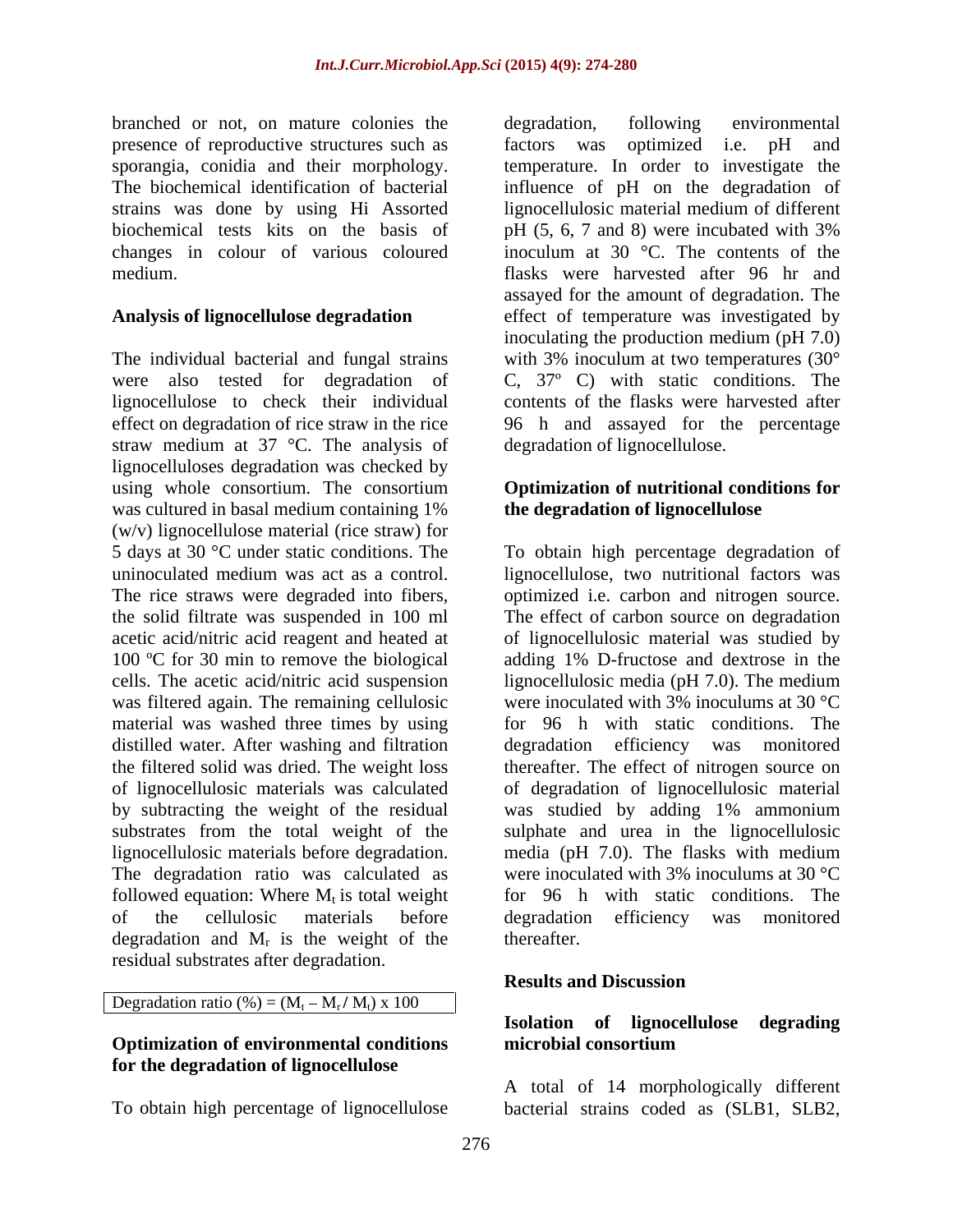SLB3, SLB6, SLB7, SLB8, SLB9, SLB11, SLB13, SLB14, SLB15, SLB16, SLB17 & inoculated in rice straw medium and for a SLB18) and four fungal strains coded as

All 14 isolated bacterial strains were characterized by gram staining. It was significant effect on degradation activity by observed that maiority of the bacterial microbial consortium as shown in table 2. observed that majority of the bacterial strains were gram negative (SLB1, SLB2, The degradation was least in medium having SLB3, SLB6, SLB8, SLB9, SLB11, SLB13, SLB16, SLB17) and only a few of them were gram positive (SLB7, SLB14, SLB15, negative bacteria were performed by using HiAssorted KB002 kits. The results of biochemical testof all gram negative bacteria shown in table 1. The morphological characteristics of four isolated fungal strains were carried out in our laboratory. The morphological characteristics of these fungal examination of isolated fungal strians, it was stained blue and had structure of hyphae and lignocellulose observed. At 30 °C, 70 % SLF6 had hyphae and conidia structures as The lignocellulose degradation was

There was no degradation observed when

(SLF1, SLF3, SLF5 & SLF6) were isolated was used for degradation of lignocellulose by using enrichment technique. Among all only then the rice straws were converted into the bacterial strains, only one strain SLB15 fibrous structures. The degradation of rice was showing fluoroscence. The qualitative straw in the medium was assayed with the microbial degradation of rice straw was help of acetic acid/nitric acid test. The  $M_t$ checked in rice straw medium, there was no i.e. total mass of the rice straw before degradation in uninoculated media. The degradation was 2 g and  $M_r$  i.e. the residual degradation was found in inoculated media mass after the acetic/nitric acid test was after 5 days as shown in figure 1. The rice found to be 0.59 g after 5 day of incubation straw degradation indicated that microbial at 30 °C, pH 7.0. The percentage consortium was using the rice straw as a sole degradation of lignocellulose was observed source of carbon and energy.  $\frac{a}{3}$  as 74.6 % as compared to the control. individual bacterial or fungal isolates were inoculated in rice straw medium and for a week. When the whole microbial consortium

### **Morphological and biochemical Effect of environmental conditions on characteristics of isolated microbial consortium consortium consortium consortium lignocellulose degradation by the microbial consortium**

SLB18). The biochemical tests of the gram The lignocellulose degradation increases strains are shown in figure 2. After close gives the best degradation results. The observed that strain SLF 1 had condia °C, at which 79 % degradation of conidiophores as *Gliocladium,* similarly it degradation of lignocellulose was observed. was observed that strains SLF3, SLF5 and At 50 °C there was no degradation observed. that of *Aspergillus.* increased 5.8 % at 37 °C as compared to at **Analysis of lignocellulose degradation** significant effect on lignocellulose microbial The pH and temperature of the medium had significant effect on degradation activity by microbial consortium as shown in table 2. The degradation was least in medium having pH 5.0, the total mass  $(M_t)$  was 1 g with residual mass  $(M_r)$  0.37 which was least and ) 0.37 which was least and percentage degradation assesed was 63 %. The lignocellulose degradation increases with increasing pH. At pH 8.0 in which total mass  $(M_t)$  was 1 g with residual mass  $(M_r)$ ) 0.15 g and degradation was found to be 85 %. The lignocellulose degradation increased 13.94 % at pH 8.0 as compared to pH 7.0. The degradation was performed at three different tempratures to find out which one optimum temprature for degradation was 37 lignocellulose observed. At 30 °C, 70 % The lignocellulose degradation was 30 °C. This indicated that pH has an degradation.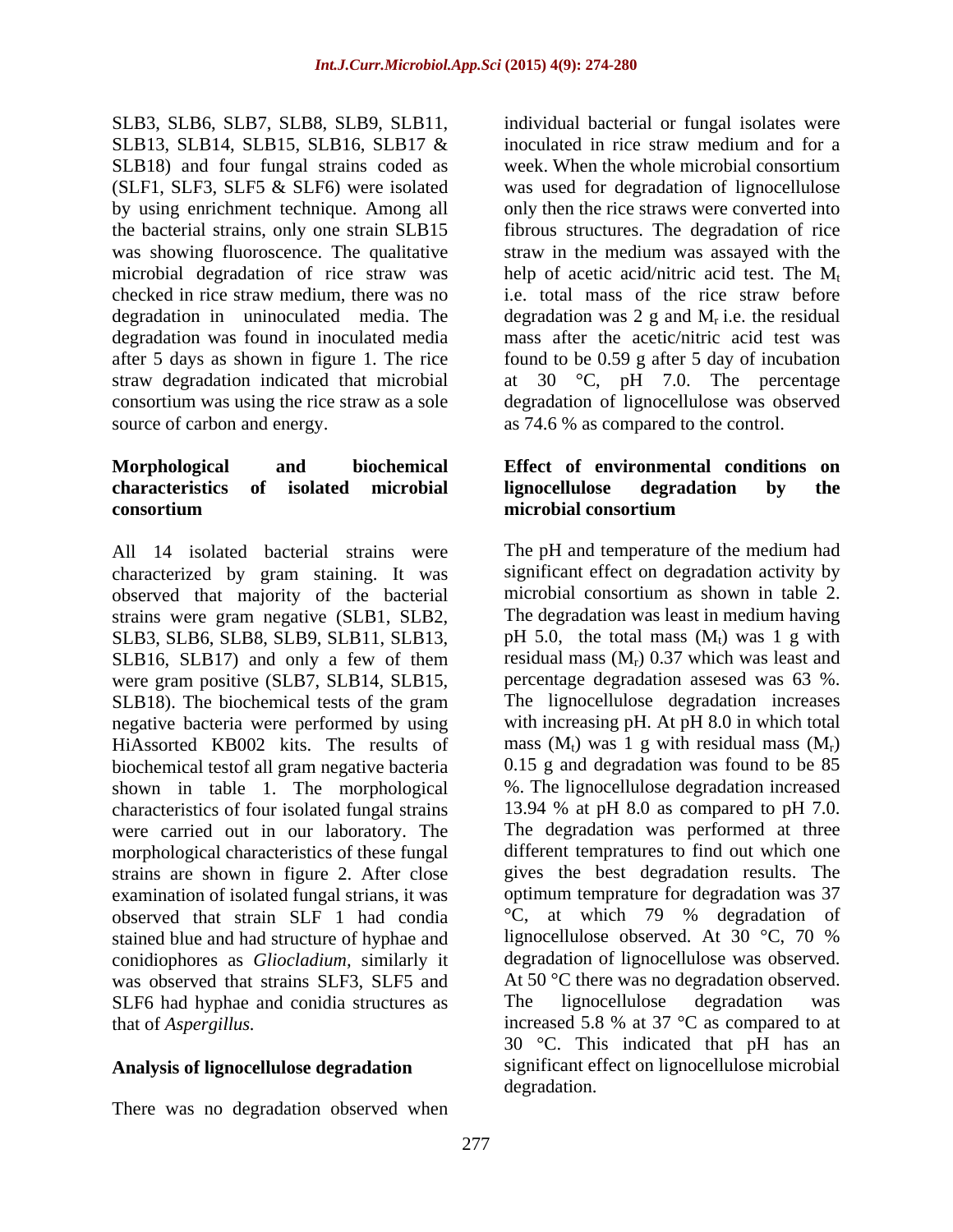# **Effect of nutritional sources on** in table 2. It was found that degradation

decreases in the presence of both the carbon<br>sources i.e. D-fructose & dextrose. In case of degradation as compared to the medium percentage of lignocellulose degradation 67 % which indicated a decrease of 10.1 % degradation decreased upto 46.3 % as show

**degradation of lignocellulose by microbial** activity decreases in the presence of both the **consortium** nitrogen sources i.e. ammonium sulphate It was found that degradation activity case of 1 % urea was found to be 70 % sources i.e. D-fructose &dextrose. In case of degradation as compared to the medium both D-fructose & dextrose degradation was with out any additional urea as a nitrogen found to be 40 %. In the absence of both source. The percentage degradation in case carbon sources was added in the medium the of 1 % ammonium sulphate was found to be was 74.9 % after 5 days of incubation. So degradation of lignocellulose as compared to after the addition of additional carbon source the medium with no additional ammonium (D-fructose & dextrose- 1 %), the % of and urea. The percentage degradation in case of 1 % urea was found to be 70 % which indicated a decrease of 6.1 % 67 % which indicated a decrease of 10.1 % sulphate as a nitrogen source.

|                           |        |                  |      | <b>Bacterial strains</b> |        |        |                          |
|---------------------------|--------|------------------|------|--------------------------|--------|--------|--------------------------|
| Biochemical tests         | SLB1   | SLB <sub>2</sub> | SLB3 | SLB9                     | SLB13  | SLB16  | SLB17                    |
| Citrate utilization       |        |                  |      |                          |        |        |                          |
| Lysine utilization        |        |                  |      |                          |        |        |                          |
| Ornithine utilization     |        |                  |      |                          |        |        |                          |
| Urease                    |        |                  |      |                          |        |        | $-$                      |
| Phenylalanine deamination |        |                  |      |                          |        |        |                          |
| Nitrate reduction         | $\sim$ |                  |      |                          |        |        |                          |
| $H_2$ s production        | $\sim$ |                  |      |                          |        | $\sim$ | $\overline{\phantom{0}}$ |
| Glucose                   |        |                  |      |                          |        |        |                          |
| Adonitol                  |        |                  |      |                          |        |        |                          |
| Lactose                   |        |                  |      |                          |        |        |                          |
| Arabinose                 |        |                  |      |                          |        |        |                          |
| Sorbitol                  | $\sim$ | $\sim$           | $-$  |                          | $\sim$ | $ -$   | $\sim$ $\sim$            |

**Table.1** The biochemical test of isolated bacterial consortium

**Table.2** The effect of pH, temperature, carbon and nitrogen sources on the degradation of lignocelluloses (rice straw)

| Parameter              | $\mathbf{M}$ | $\mathbf{r}$         | % degradation                    |
|------------------------|--------------|----------------------|----------------------------------|
| Control                | 1.0          | 1.0                  |                                  |
| $5.0$ pH               | 1.0          | 0.37                 | $\sim$<br>CO.                    |
| $6.0 \text{ pH}$       | 1.0          | 0.28                 | $\overline{a}$<br>$\sqrt{2}$     |
| $7.0\,\mathrm{pH}$     | 1.0          | 0.25                 | $ -$<br>$\overline{\phantom{a}}$ |
| $8.0 \text{ pH}$       | 1.0          | 0.15                 | 85                               |
| $30^{\circ}$ C         | 1.0          | $\sim$ $\sim$<br>U.5 | $\overline{\phantom{a}}$         |
| $37^{\circ}$ C         | 1.0          | 0.21                 | $70^{\circ}$                     |
| $50^{\circ}$ C         | 1.0          | 1.0                  |                                  |
| D-fructose $(1%)$      | 1.0          | $0.6\,$              | $\Lambda$                        |
| Dextrose $(1\%)$       | 1.0          | $0.6\,$              |                                  |
| Ammonium sulphate (1%) | 1.0          | 0.33                 | 67                               |
| Urea $(1%)$            | 1.0          | $\Omega$             | $\overline{\phantom{a}}$         |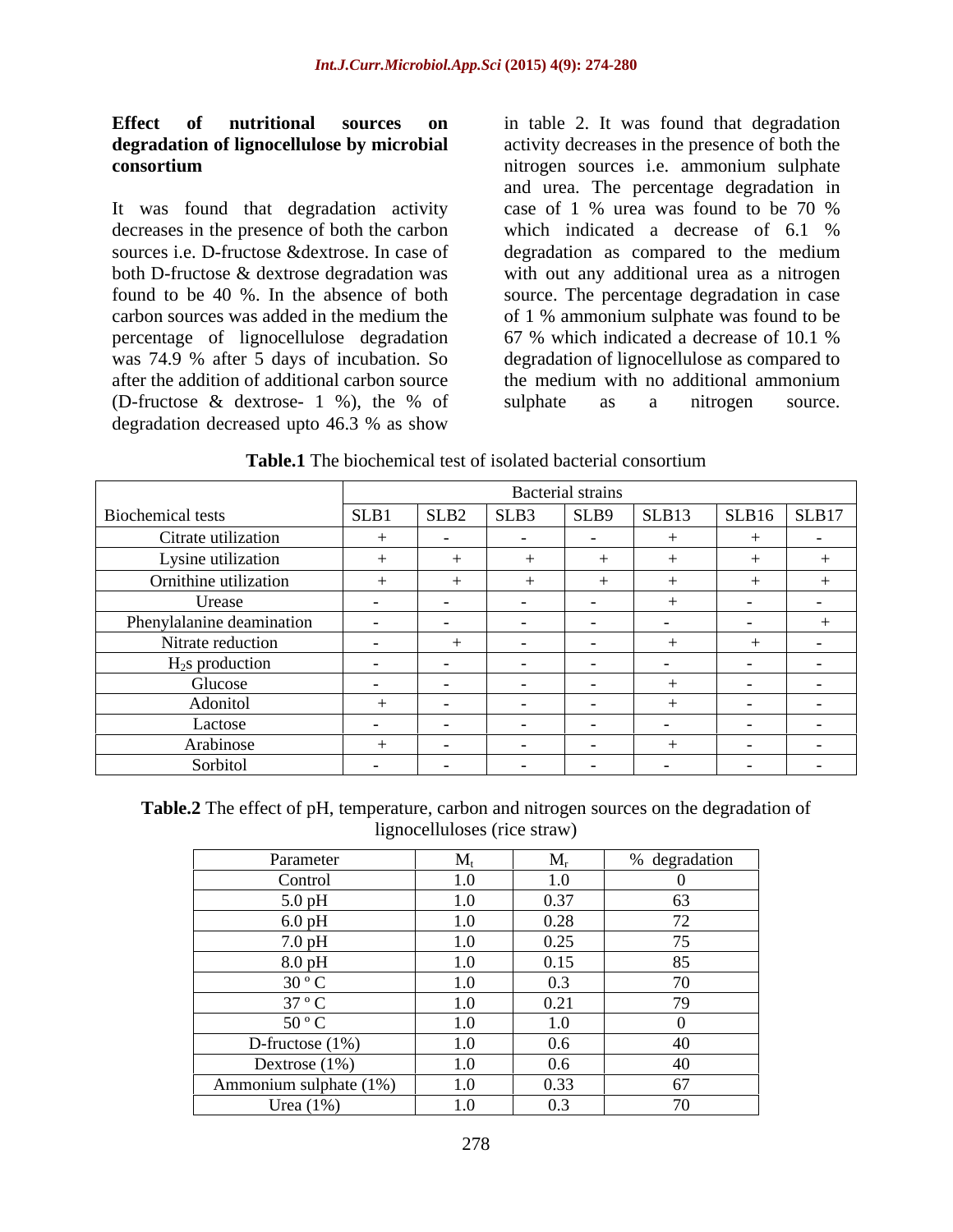**Fig.1** The degradation of rice straw by microbial consortium after 5 days of incubation, (a) uninoculated (b) inoculated



**Fig.2** The lactophenol cotton blue staining of the isolated fungal strains



(a) SLF1-*Gliocladium*(b) SLF3-*Aspergillus* (c) SLF6-*Aspergillus* (d) SLF5-*Aspergillus*

In the present study lignocellulose degrading straw residues. The efficient rice straw microbial consortium was isolated by using degrading microorganism was identified as enrichment technique from soil sample from *Trichoderma reesei.* Among all isolated rice field near Kurukshetra University. fourteen bacterial strains 11 were gram Among the all bacterial strains only one negative (SLB1, SLB2, SLB3, SLB6, SLB8, bacterial strain SLB15 was showing SLB9, SLB11, SLB13, SLB16, SLB17) and flourosence. Identification of fungal strains only a few of them were gram positive was done by lactophenol cotton blue (SLB7, SLB14, SLB15, SLB18). The gram staining, among the four isolated fungal negative strains were assessed biochemically strains SLF3, SLF 6 & SLB5 were for utilization of various substrates. Amitha *Aspergillus* and SLF1 was *Gliocladium.*  and Reddy (2013) performed high-solids Khan *et al.* (2007) reported straw degradation was observed by *Trichoderma*, inicrobial communities and enzymes that in this cellulase production was carried out decompose rice straw under mesophilic 35 by solid state bioconversion (SSB) method °C. The linocellulose degradation was using rice straw, a lignocellulosic material assessed at pH 5, 6, 7 and 8, the highest and agricultural waste, as the substrate of degradation was found at pH 8.0. The three *Trichoderma* spp. and *Phanerochaete* percentage degradation was 85 % at pH 8.0 *chrysosporium*in lab-scale experiments. and 63 % at pH 5.0. Zhao (2014) also Belal (2013) also isolated a rice straw - performed rice straw degradation and

cellulose utilizing mold was from rotted rice optimized the degradation of the cellulosicincubations were performed to enrich for microbial communities and enzymes that decompose rice straw under mesophilic 35